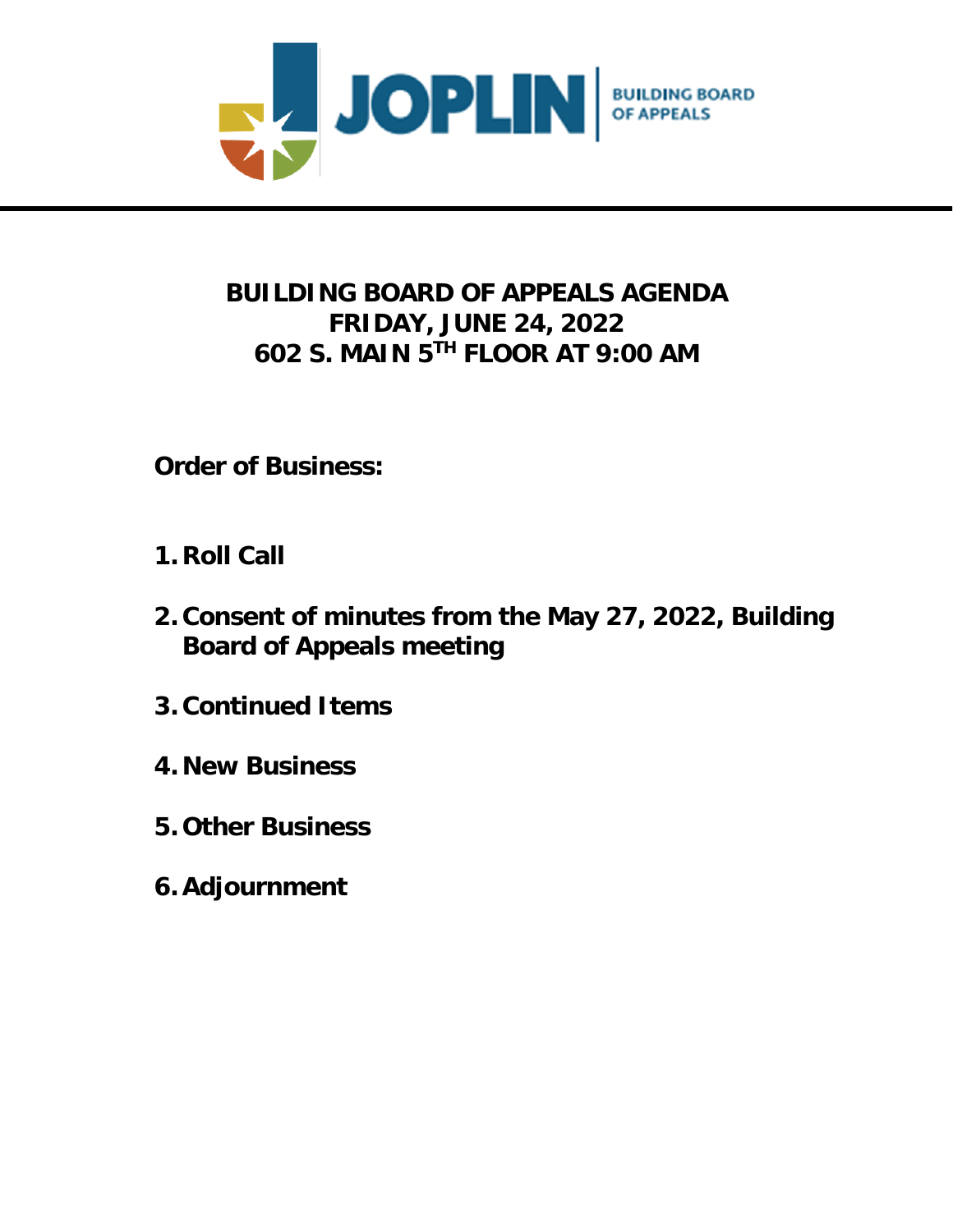### **Continued Business**

**ITEM 2913 3615 S. RANGELINE RD. OWNER: Hotel Development Advisors ADDRESS: 300 Trade Center, Suite 1550 Woburn MA 01801**

**"Demolition Hearing" has been posted in the Joplin Globe Legal Section.**

**Item continued from the May 27, 2022, meeting for a "Demolition Hearing" And Progress Report (SIXTEENTH TIME BEFORE THE BOARD).**

**(STRUCTURE POSTED 5-18-2020)** 

**ITEM 2921 1124 MURPHY AVE.** 

**OWNER: M&K Holdings ADDRESS: 19711 Newton Rd. Diamond MO. 64840**

**"Demolition Hearing" has been posted in the Joplin Globe Legal Section.**

**Item continued from the May 27, 2022, meeting for a "Demolition Hearing" And Progress Report (TWENTYTH TIME BEFORE THE BOARD).**

**(STRUCTURE POSTED 7-15-2020)** 

**ITEM 2947 2408 WILLARD AVE. OWNER: Misty Gamble ADDRESS: 128 E. Lewis Ave. Carterville MO. 64835**

**"Demolition Hearing" has been posted in the Joplin Globe Legal Section.**

**Item continued from the May 27, 2022, meeting for a "Demolition Hearing" And Progress Report (FIFTHTEENTH TIME BEFORE THE BOARD).**

#### **(STRUCTURE POSTED 1-11-2021)**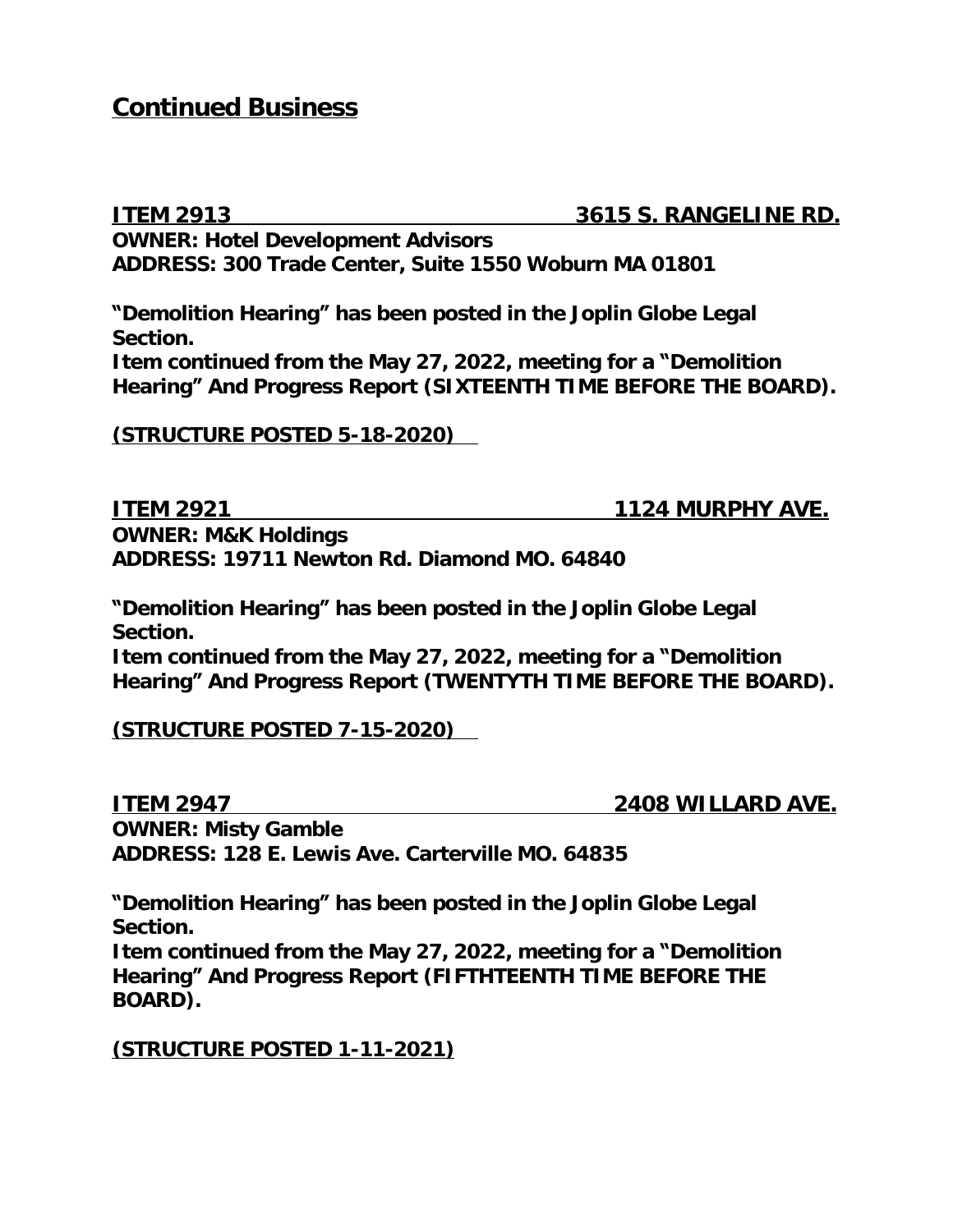#### **ITEM 2964 2526 E 12**<sup>IH</sup> ST. **OWNER: Dutton Investment Group ADDRESS: P.O. Box 5036 Joplin MO. 64803**

**"Demolition Hearing" has been posted in the Joplin Globe Legal Section.**

**Item continued from the May 27, 2022, meeting for a "Demolition Hearing" And Progress Report (TENTH TIME BEFORE THE BOARD). Item previously ordered demolished a stay of demolition was granted and a building permit purchased.**

#### **(STRUCTURE POSTED 7-2-2021)**

**ITEM 2968 217 N. GRAY AVE. OWNER: Donna Bray ADDRESS: 230 N. Moffet Ave. Joplin MO. 64801**

**"Demolition Hearing" has been posted in the Joplin Globe Legal Section. Item previously ordered demolished. Stay of demolition was granted at the May 27,2022 meeting. Fifth time before the board.**

**(STRUCTURE POSTED 7-1-2021)**

**ITEM 2976 1417 W. 20<sup>th</sup> ST. OWNER: John & Ticylee Browning ADDRESS: 1417 W. 20th ST. Joplin, MO 64804**

**"Demolition Hearing" has been posted in the Joplin Globe Legal Section. Item continued from the May 27, 2022, meeting for a "Demolition Hearing" And Progress Report (FIFTH TIME BEFORE THE BOARD).**

**(STRUCTURE POSTED 11-17-2021)**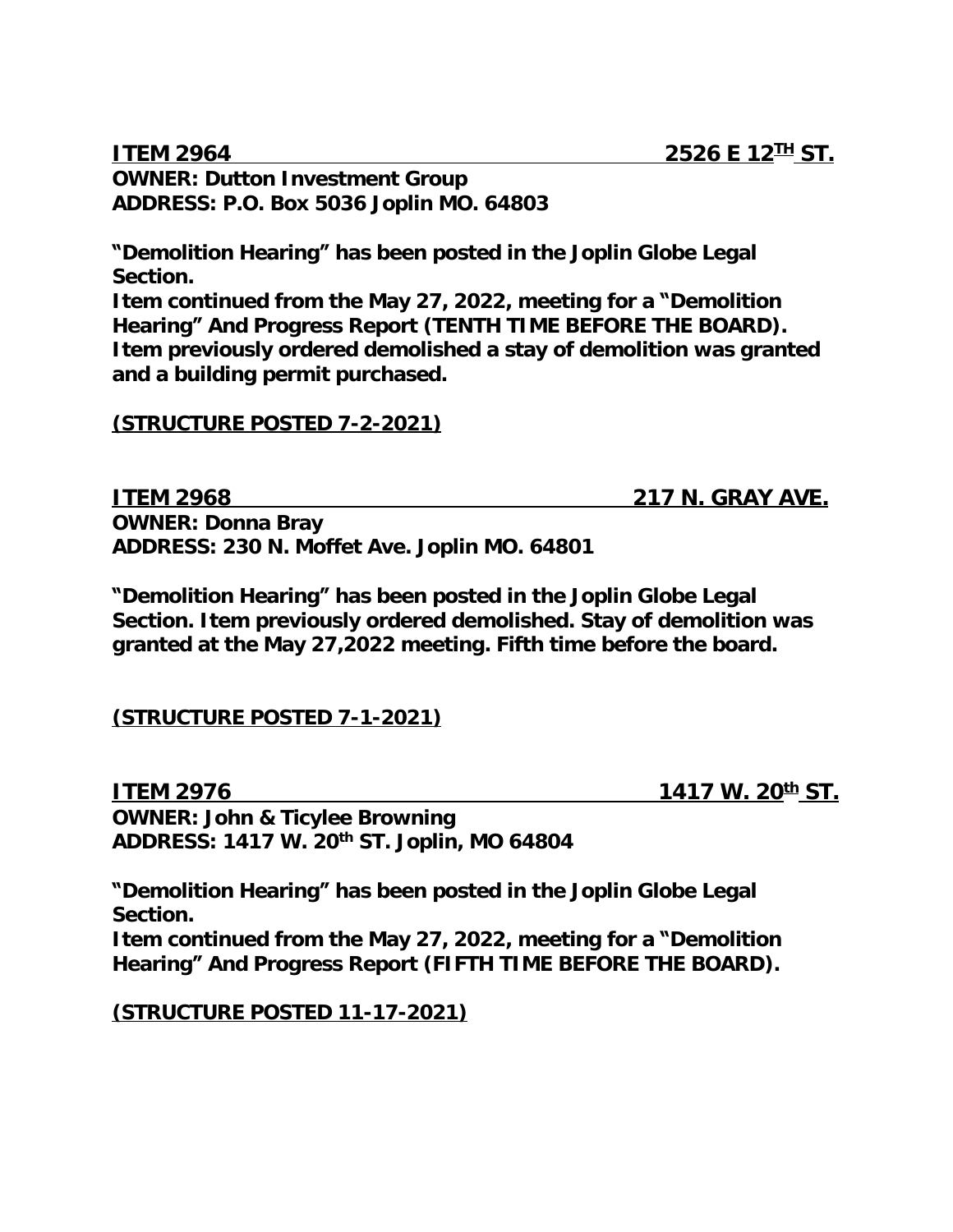**OWNER: Olga Gutieriez ADDRESS: 1729 Sophia St. Carthage MO. 64836**

**"Demolition Hearing" has been posted in the Joplin Globe Legal Section.**

**Item continued from the May 27, 2022, meeting for a "Demolition Hearing" And Progress Report (SIXTH TIME BEFORE THE BOARD).**

**(STRUCTURE POSTED 10-26-2021)**

**ITEM 2986 302 S. CONNOR AVE. OWNER: Blue Shutter Investments ADDRESS: P.O. Box 1196 Joplin MO. 64802**

**"Demolition Hearing" has been posted in the Joplin Globe Legal Section.**

**Item continued from the May 27, 2022, meeting for a "Demolition Hearing" And Progress Report (SECOND TIME BEFORE THE BOARD).**

**(STRUCTURE POSTED 3-31-2022)**

**ITEM 2987 306 1/2 S. CONNOR AVE.**

**OWNER: Blue Shutter Investments ADDRESS: P.O. Box 1196 Joplin MO. 64802**

**"Demolition Hearing" has been posted in the Joplin Globe Legal Section.**

**Item continued from the May 27, 2022, meeting for a "Demolition Hearing" And Progress Report (SECOND TIME BEFORE THE BOARD).**

**(STRUCTURE POSTED 3-31-2022)**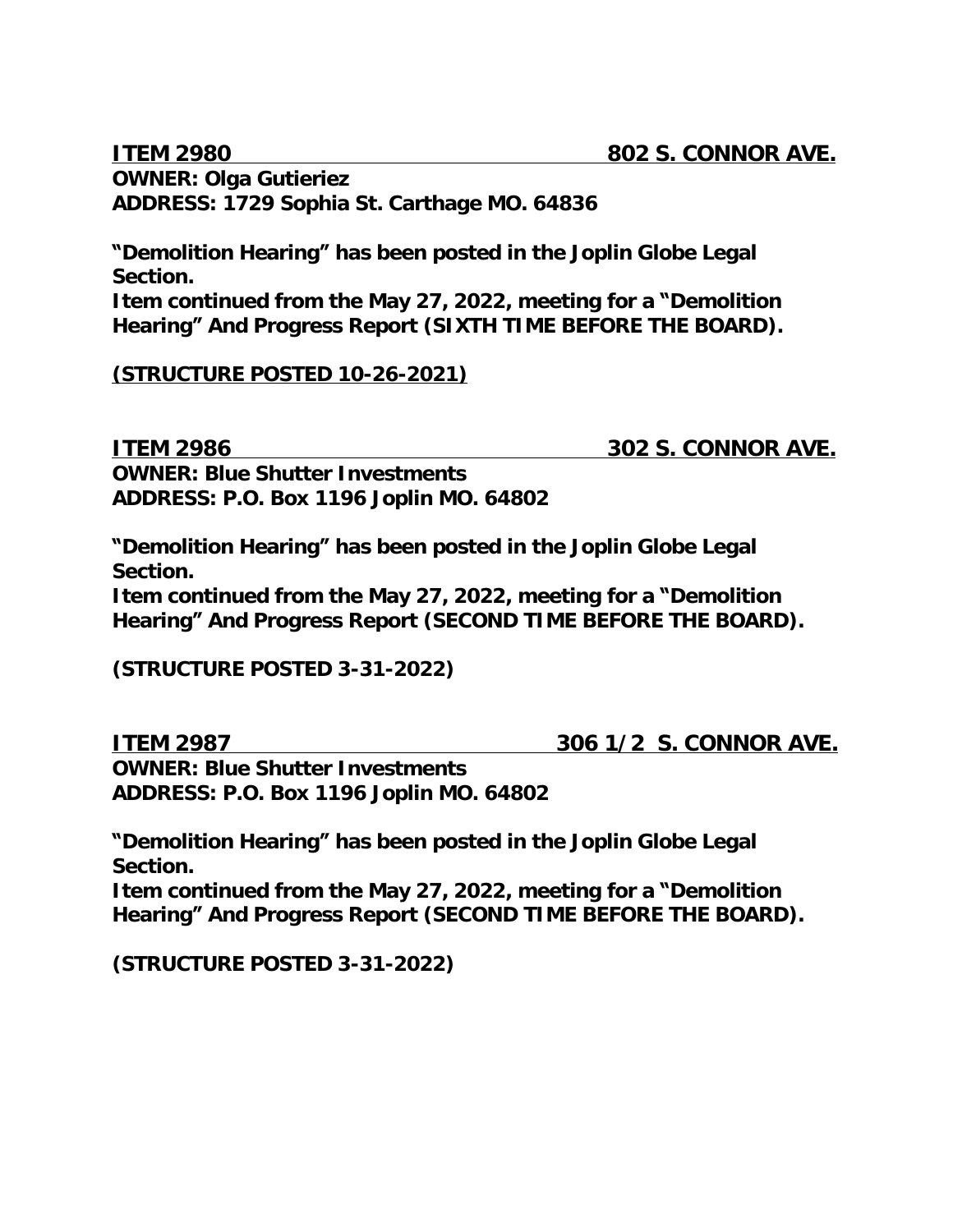**OWNER: Thomas & Darlene Harper ADDRESS: 2201 Empire Ave, Joplin MO. 64801**

**"Demolition Hearing" has been posted in the Joplin Globe Legal Section. Item continued from the May 27, 2022, meeting for a "Demolition** 

**Hearing" And Progress Report (SECOND TIME BEFORE THE BOARD).**

**(STRUCTURE POSTED 4-6-2022)**

**ITEM 2989 827 S. EMPIRE AVE. OWNER: Susie Woolever ADDRESS: 30019 Farm Ln. Millsboro DE 19966**

**"Demolition Hearing" has been posted in the Joplin Globe Legal Section.**

**Item continued from the May 27, 2022, meeting for a "Demolition Hearing" And Progress Report (SECOND TIME BEFORE THE BOARD).**

**(STRUCTURE POSTED 4-20-2022)**

### **Conclusion Old Business**

#### **New Business**

**ITEM 2990 801, 803 & 805 W. 1ST**

**St. OWNER: Cleveland Apartments ADDRESS: 721 N. Pearl Ave. Joplin MO. 64801**

**"Finding of fact Hearing" scheduled for this date"**

**(STRUCTURE POSTED 5-16-2022)**

**ITEM 2991 802 BROADWAY ST. OWNER: Perry Antwan**